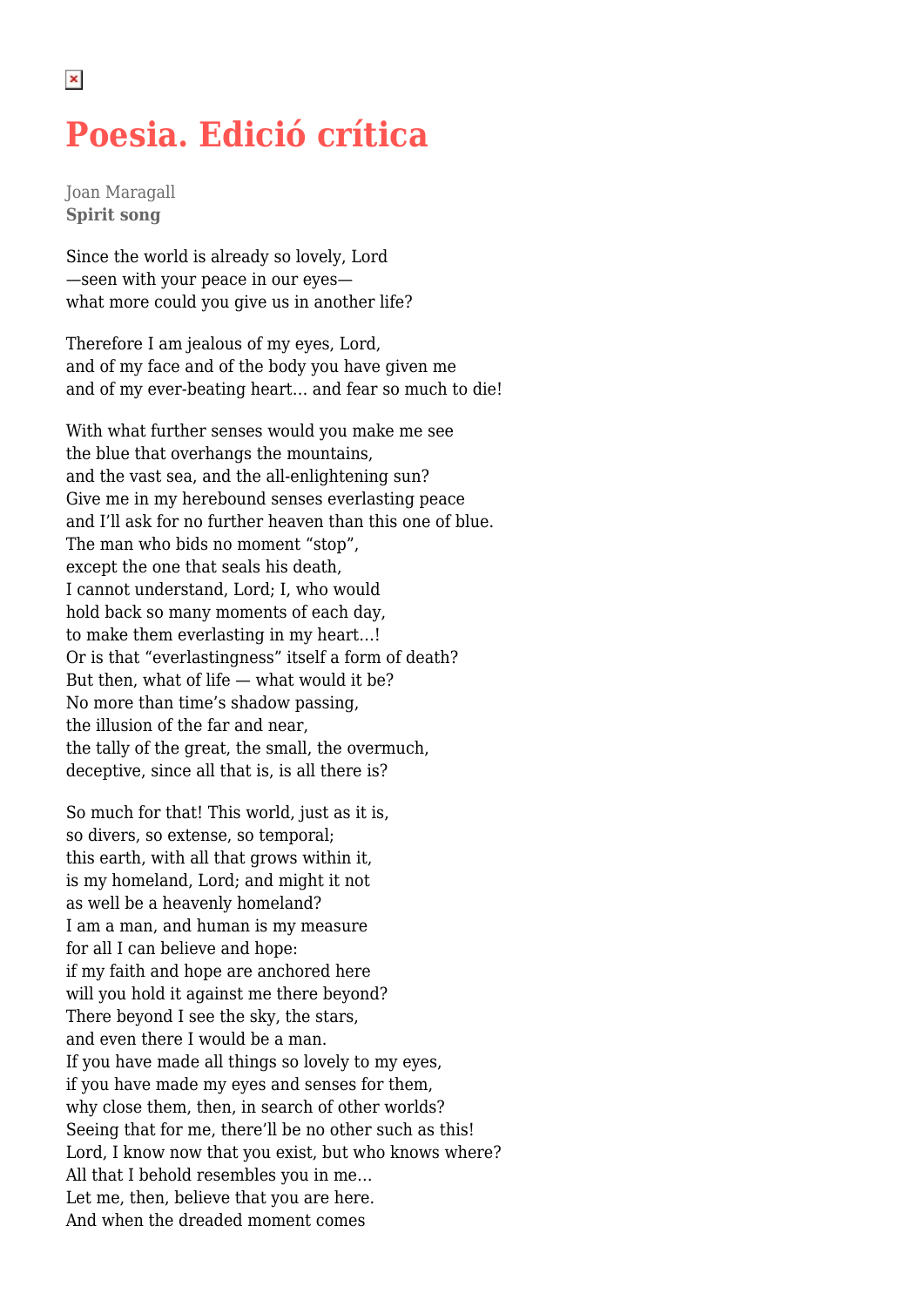in which these human eyes are closed, then open up still greater eyes in me, that I may gaze upon your endless face. Let death for me be a yet greater birth!

MARAGALL, Joan. "Spirit Song" ("Cant spiritual"). Traducció de Joseph Daries, amb l'assessorament de J. M. Coromines. Document de l'Arxiu Maragall.

## **SPIRITUAL CHANT**

If the world is already so beautiful when we behold it, Lord, with your peace in our eyes. what more could you give us in another life?

And so I am heedful of the eyes and the face and the body you have given me, Lord, and this heart which has never yet halted, and I greatly fear to die.

What other senses could you give me, to make me see the heavenly blue which lies upon the mountains, and the huge sea and the everywhere-shining sun? Give me, within my senses, your peace everlasting and I ask no other heaven beyond the blue one. There may be a man who has never found a moment and said to it Stay unless it were the moment bringing him death, but I do not understand him. Lord, I have longed to hold so many moments of every day, to hold them and make them eternal within my heart.

And is this "making eternal" already death? Then what would our life be? Only the shadow cast by the passage of time, and the near and the far a feint, and the recording of much or little or more than much, only a cheat, since already the All is all?

Let it be. For this world as you have made it, Lord, so diverse, so wholly of space and time, with all the creatures that dwell therein, this world is my native land, and may it not, Lord, be also my heavenly country? I am man and my measure is a man's for all I can trust or long for. If the faith and the hope I have, rest here in the world, must I render account in the world to come? For even that world to come I see as the sky and the stars, and still among them I would wish to be man. Was it for them you made my eyes and my senses? Then why should you close them, seeking another vision?